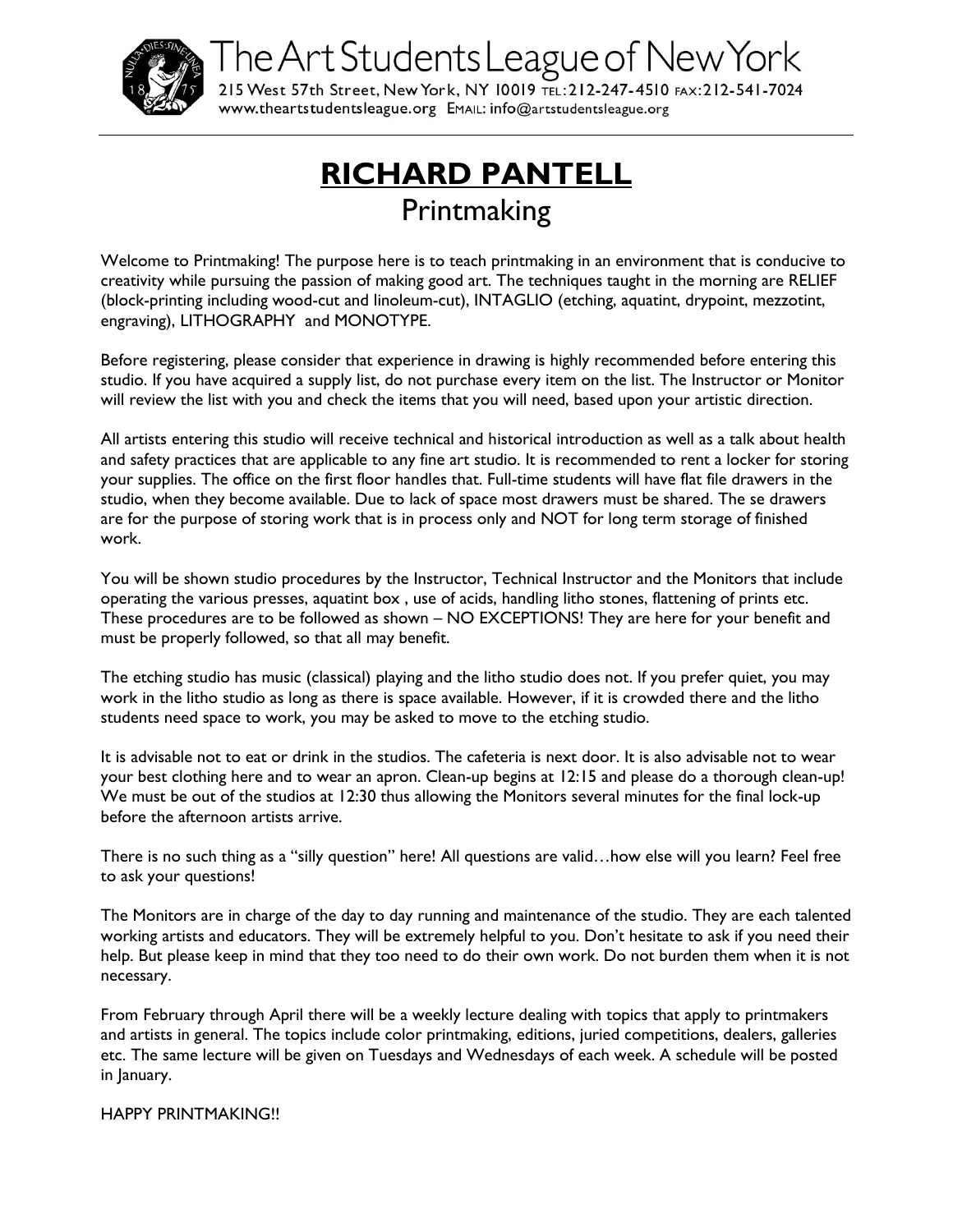

The Art Students League of New York 215 West 57th Street, New York, NY 10019 TEL: 212-247-4510 FAX: 212-541-7024 www.theartstudentsleague.org EMAIL: info@artstudentsleague.org

**Most of the following supplies may be purchased at the League's art supply store, located in the lobby. It is advisable to speak with the instructor before buying supplies.**

## **ETCHING SUPPLIES**

#### **From Art Supply Store:**

Etching Needle Curved Burnisher (see illustration) **Scraper** Charbonnel Ball Ground (Hard) Graphic Chemical Ball Ground (Soft) Graphic Chemical Liquid Soft Ground Senefelder Asphaltum



#### **Ink:**

Charbonnel Black #71303 (warm) Charbonnel Black #55981 (cool) Graphic Chemical Black #514 (cool) Graphic Chemical Vinebone Black (warm)

#### **Etching Paper:**

Arches, Rives, Basingwerk etc. Newsprint Pad Speedball Soft Brayer (roller) 3" – 4" Tarletan – 2 yards Magnifying Glass

### **From ASL Store or metal supplier:**

Copper Plate 14, 16 or 18 gauge.

#### **From hardware store**

Steel wool #0000 Nevr dull metal polish Dust mask Metal file (glass file available) Eye protection 3 in 1 oil Sharpening stone Rubber gloves

Cloth gloves Contact paper **From drug store** Denatured alcohol

#### **Other**

Paper towels Rubber Ink spreader or squeegee